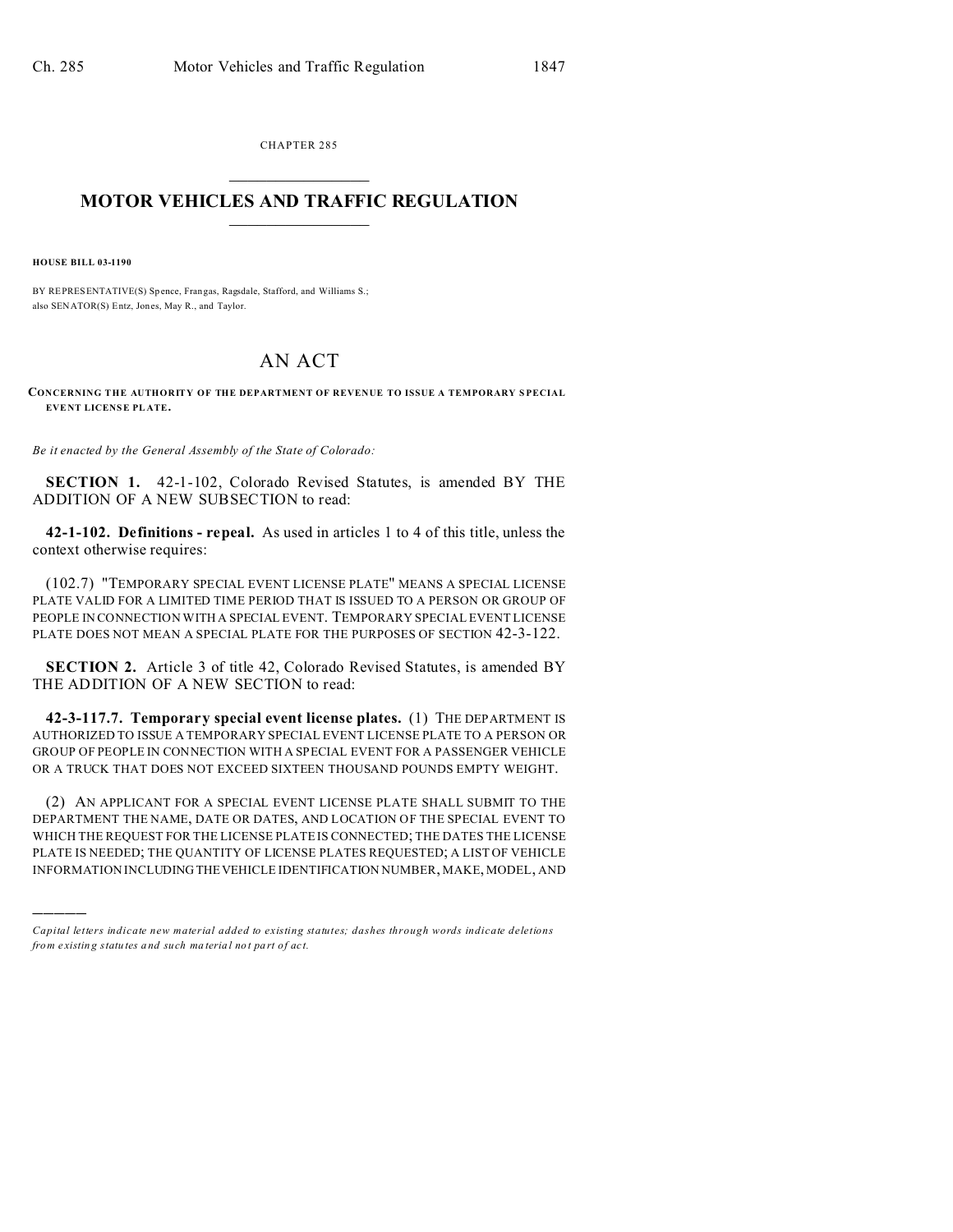YEAR OF EACH VEHICLE; A CERTIFIED LETTER STATING THAT INSURANCE COVERAGE WILL BE IN PLACE FOR EACH VEHICLE DURING ITS USE FOR THE PERIOD FOR WHICH THE TEMPORARY PLATE IS ISSUED; AND ANY OTHER INFORMATION AS REQUIRED BY THE DEPARTMENT.

(3) (a) THE DEPARTMENT SHALL HAVE THE AUTHORITY TO DETERMINE THE AMOUNT OF AN APPLICATION FEE FOR SPECIAL EVENT LICENSE PLATES AND TO DETERMINE THE FEE, NOT TO EXCEED TWENTY-FIVE DOLLARS, FOR THE ISSUANCE OF EACH TEMPORARY SPECIAL EVENT LICENSE PLATE, AND SUCH FEE SHALL BE TRANSMITTED TO THE STATE TREASURER, WHO SHALL CREDIT THE SAME TO THE LICENSE PLATE CASH FUND, CREATED IN SECTION 42-3-113 (6).

(b) SALES OR USE TAX DUE IN CONNECTION WITH A SPECIAL EVENT LICENSE PLATE OR VEHICLE THAT WILL BE ISSUED SUCH PLATE SHALL BE PAID BEFORE THE SPECIAL EVENT LICENSE PLATE IS ISSUED.

(4) THE EXECUTIVE DIRECTOR OF THE DEPARTMENT MAY PREPARE ANY SPECIAL FORMS AND ISSUE ANY RULES NECESSARY TO CARRY OUT THE PROVISIONS OF THIS **SECTION** 

**SECTION 3.** 42-3-117.7, Colorado Revised Statutes, as enacted by section 2 of this act, is amended BY THE ADDITION OF THE FOLLOWING NEW SUBSECTIONS to read:

**42-3-117.7. Temporary special event license plates.** (3) (a) THE DEPARTMENT SHALL HAVE THE AUTHORITY TO DETERMINE THE AMOUNT OF AN APPLICATION FEE FOR EACH SPECIAL EVENT LICENSE PLATE AND TO DETERMINE THE FEE, NOT TO EXCEED TWENTY-FIVE DOLLARS, FOR THE ISSUANCE OF A TEMPORARY SPECIAL EVENT LICENSE PLATE, AND SUCH FEE SHALL BE TRANSMITTED TO THE STATE TREASURER, WHO SHALL CREDIT THE SAME TO THE LICENSE PLATE CASH FUND, CREATED IN SUBSECTION (5) OF THIS SECTION.

(b) SALES OR USE TAX DUE IN CONNECTION WITH A SPECIAL EVENT LICENSE PLATE OR VEHICLE THAT WILL BE ISSUED SUCH PLATE SHALL BE PAID BEFORE THE SPECIAL EVENT LICENSE PLATE IS ISSUED.

(5) FEES COLLECTED PURSUANT TO PARAGRAPH (a) OF SUBSECTION (3) OF THIS SECTION SHALL BE TRANSMITTED TO THE STATE TREASURER, WHO SHALL CREDIT THE SAME TO THE LICENSE PLATE CASH FUND, WHICH FUND IS HEREBY CREATED. THE FUND SHALL BE ADMINISTERED BY THE DEPARTMENT OF REVENUE. MONEYS IN THE FUND SHALL BE APPROPRIATED BY THE GENERAL ASSEMBLY FOR THE DIRECT COSTS INCURRED BY THE DEPARTMENT IN ISSUING LICENSE PLATES PURSUANT TO THIS ARTICLE. AT THE END OF EACH FISCAL YEAR, ANY UNEXPENDED AND UNENCUMBERED MONEYS REMAINING IN THE FUND SHALL REVERT TO THE HIGHWAY USERS TAX FUND CREATED IN SECTION  $43-4-201$  (1) (a), C.R.S.

**SECTION 4. Effective date.** (1) Section 42-3-117.7 (3) as enacted in section 2 of this act shall only take effect if Senate Bill 03-272 is enacted at the First Regular Session of the Sixty-fourth General Assembly and becomes law.

(2) Section 3 of this act shall only take effect if Senate Bill 03-272 is not enacted